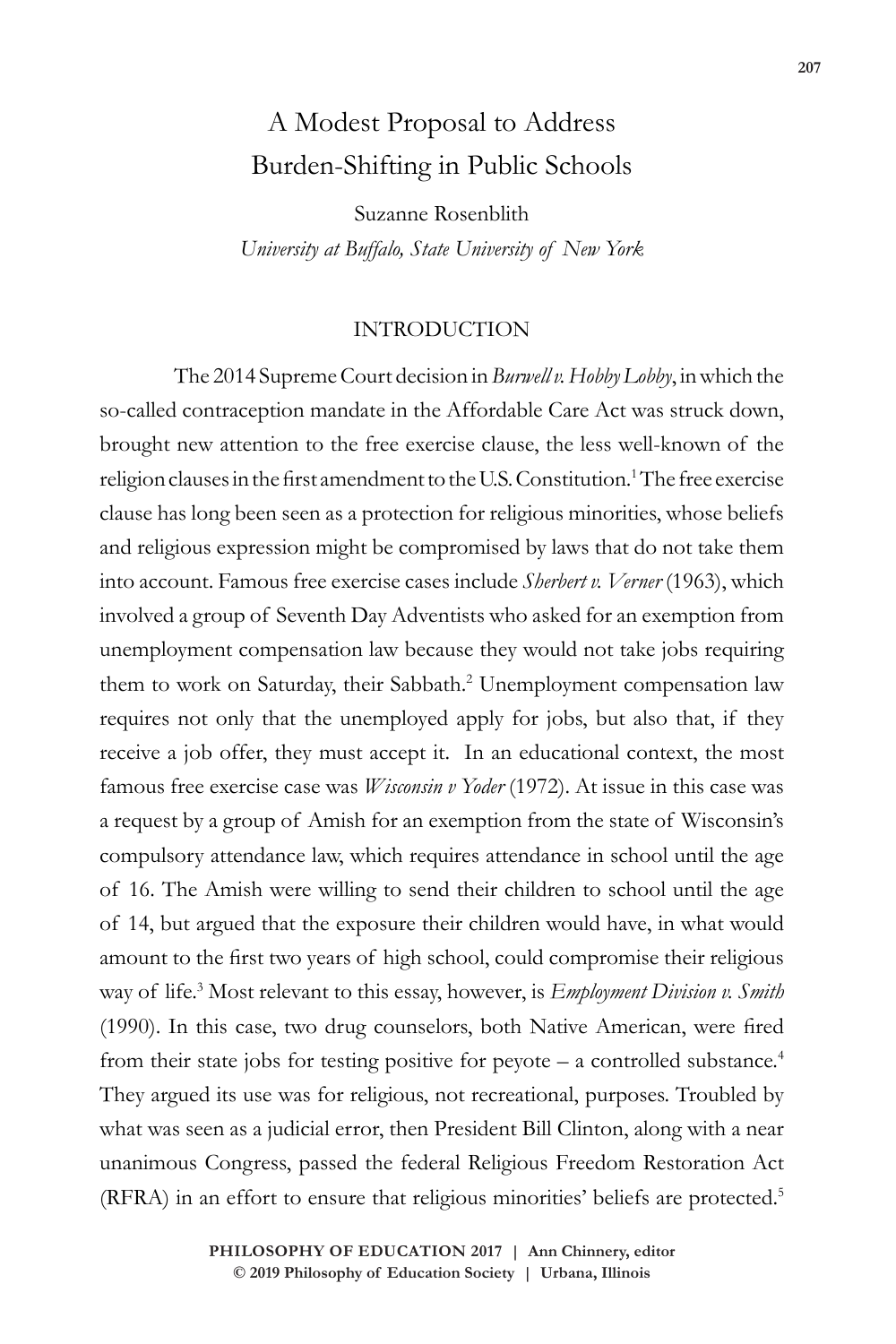Effectively, President Clinton and the U.S. Congress felt that the Supreme Court had gotten it wrong in *Smith*, and that a pluralist country had to be respectful of all religions, even those that sit far outside the Christian mainstream. To be inhospitable to some religions sent the wrong message about the tolerance and respect implicit in U.S. pluralism.

From a legal standpoint, the Supreme Court decision in *Smith* invoked the high threshold of "compelling interest" first articulated by Sandra Day O'Conner in *Sherbert v. Verner*. Writing for the majority, she concluded:

> First, when the government attempts to deny a free exercise claim, it must show that an unusually important interest is at stake, whether that interest is denominated "compelling," "of the highest order," or "overriding." Second, the government must show that granting the requested exemption will do substantial harm to that interest, whether by showing that the means adopted is the "least restrictive" or "essential," or that the interest will not "otherwise be served."<sup>6</sup>

President Clinton and the Congress demurred, arguing that in this instance the claimants held a sincere religious belief, which included the use of peyote for religious rituals, and that granting them an exemption from the consequences of a positive drug test did not cause substantial harm to that interest. RFRA, then, was created as a way to maximize and ensure the protection of religious freedom for religious minorities.

In contrast, in the 2014 *Hobby Lobby* case, the Supreme Court invoked RFRA, rather than the compelling interest threshold, as the grounds for allowing the owners of the privately held Hobby Lobby business to be exempt from participating in a specific component of the Affordable Care Act that they found religiously problematic. Invoking RFRA, rather than compelling interest, allowed the court to side with the owners of the Hobby Lobby company at the expense of its employees, particularly its female employees. The rationale provided by the majority essentially boiled down to a claim that the beliefs of the owners - that certain forms of contraception are tantamount to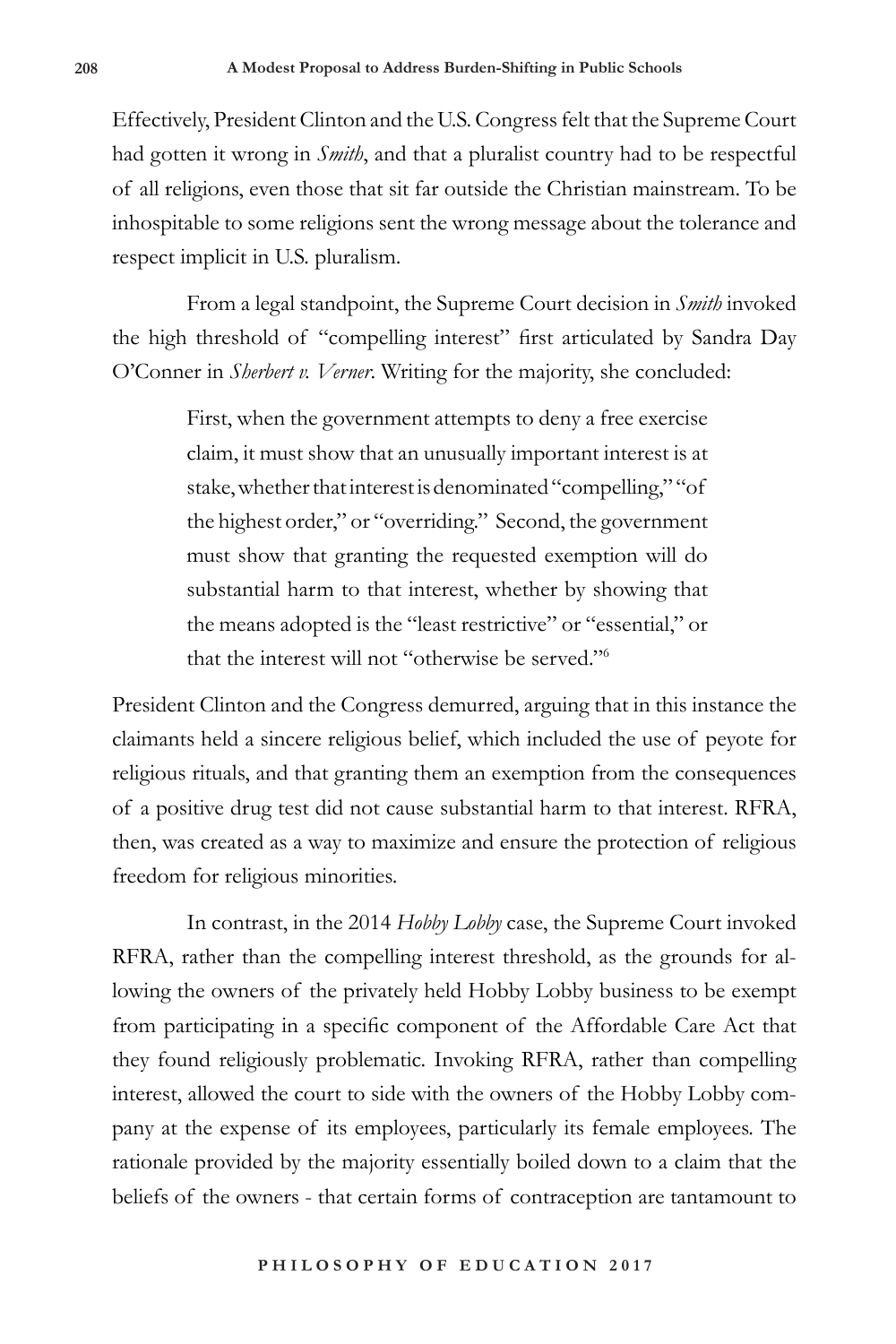murder - was a sincere belief and, therefore, they should not be compelled to compromise these sincere beliefs by paying for this aspect of the employees' health insurance.<sup>7</sup>

Given the high threshold established in *Sherbert* and the significantly lower threshold invoked in *Hobby Lobby*, it seems reasonable to surmise that when making a case that one's free exercise rights are compromised, one need only invoke RFRA, rather than compelling interest. Further, it seems reasonable to conclude that RFRA opens up the possibility that all kinds of religious actors, not just religious minorities, will make claims to free exercise infringement. Both speculations appear to be the case. Within two years of the *Hobby Lobby* decision, more than twenty states created a version of the federal RFRA legislation to make it as easy as possible for individuals to pursue this option in the event they felt there was a need. Also, the majority of RFRA cases brought forward in the last year have been by members of various traditional Christian denominations, arguing that their free exercise rights have been infringed upon.<sup>8</sup>

Not only do these recent events increase the likelihood that free exercise claims will rise, but also – and perhaps most problematic – the fact that the Court, in its *Hobby Lobby* decision, did not take into account the rights of the employees, specifically female employees, may cause substantial harm to others. On this last point, Justice Ginsburg was particularly concerned, and it formed the core of her scathing dissent in *Hobby Lobby*. Rhetorically, she asked: "Would the exemption … extend to employers with religiously grounded objections to blood transfusions (Jehovah's Witnesses); antidepressants (Scientologists); medications derived from pigs, including anesthesia, intravenous fluids, and pills coated with gelatin (certain Muslims, Jews, and Hindus); and vaccinations (Christian Scientists, among others)?"9 This essay shares in Ginsburg's concern and worries about the ease with which actors, who subscribe to a version of religious orthodoxy, could significantly limit other rights holders' access and opportunities in a variety of ways. In fact, it seems to be a substantive flaw in the majority decision that the Court did not consider the impact of this decision on third parties. In this essay I will argue that in most cases, especially in the case of public schools, the interests of third parties – those who actually receive the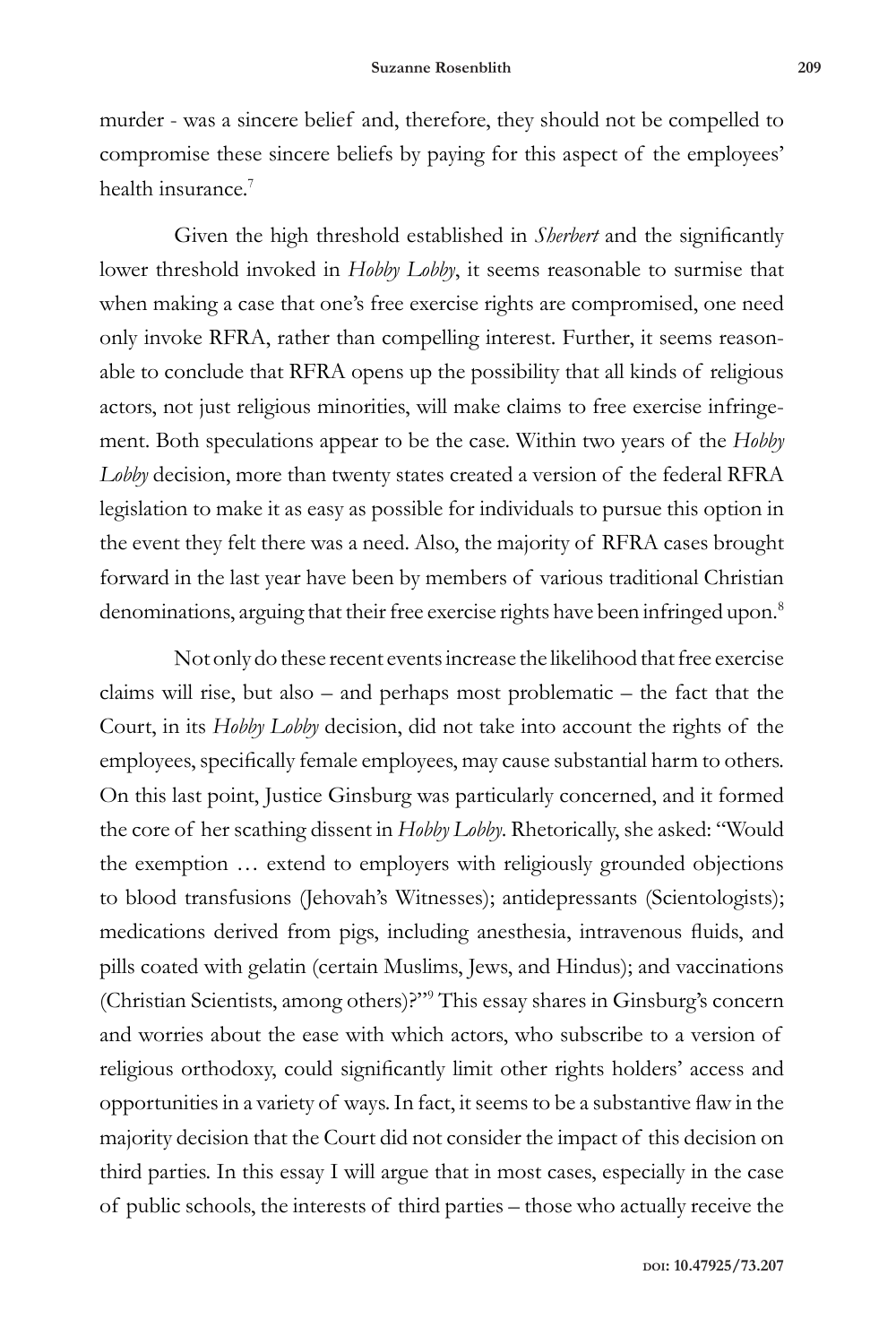benefits – should outweigh the sincerely held religious beliefs of the principle actor(s). In fact, especially in a public school setting, it seems harmful not to consider the interests of third parties, when those third parties are children.

What Ginsburg emphasized in her dissent was that the court had a duty in rendering its decision to refrain from burden shifting. This term, first coined in *Caldor v. Flores* (1997)*,* warns that a decision in favor of a plaintiff cannot significantly shift a burden to a third party.<sup>10</sup> For instance, if a group from a particular religion, requested an exemption from paying taxes such that the tax burden on the remainder of the community would be sufficiently increased, the accommodation would not be granted. It seems to me that any policy to adjudicate free exercise claims, especially in the domain of public schooling, must address burden shifting. To ignore the impact that a free exercise accommodation could have on a minor, who is compelled by state law to attend a public school, has significant implications.

 If the Hobby Lobby case created an opening to an increase in free exercise claims, it was *Obergefell v. Hodges* (2015) that affixed free exercise claims to the public sphere. In this case, decided nearly one year to the date of *Hobby Lobby,* the Supreme Court overturned lower court rulings limiting marriage to one man and one woman.11 The "marriage equality" case was largely hailed as a triumph of justice in most sectors of the country. However, in the days and weeks following this landmark decision, a different response began to take hold across the U.S., most notably in Rowan County, Kentucky. There, an elected county clerk refused to sign off on marriage licenses for same sex couples. Citing her sincerely held religious beliefs, effectively invoking RFRA, she argued that she was under no obligation to do so.<sup>12</sup> Word of Kim Davis' refusal to issue marriage licenses based on RFRA spread quickly. Could a *public* employee refuse to fulfill essential parts of her job if those essential parts violated her sincerely held religious beliefs?

The Davis case bears mentioning for three central reasons. First, it demonstrates how quickly RFRA replaced compelling interest as a way to advocate for religious freedom. Second, Davis and her supporters argued that her rights to religious freedom should not be weighed against any potential harm that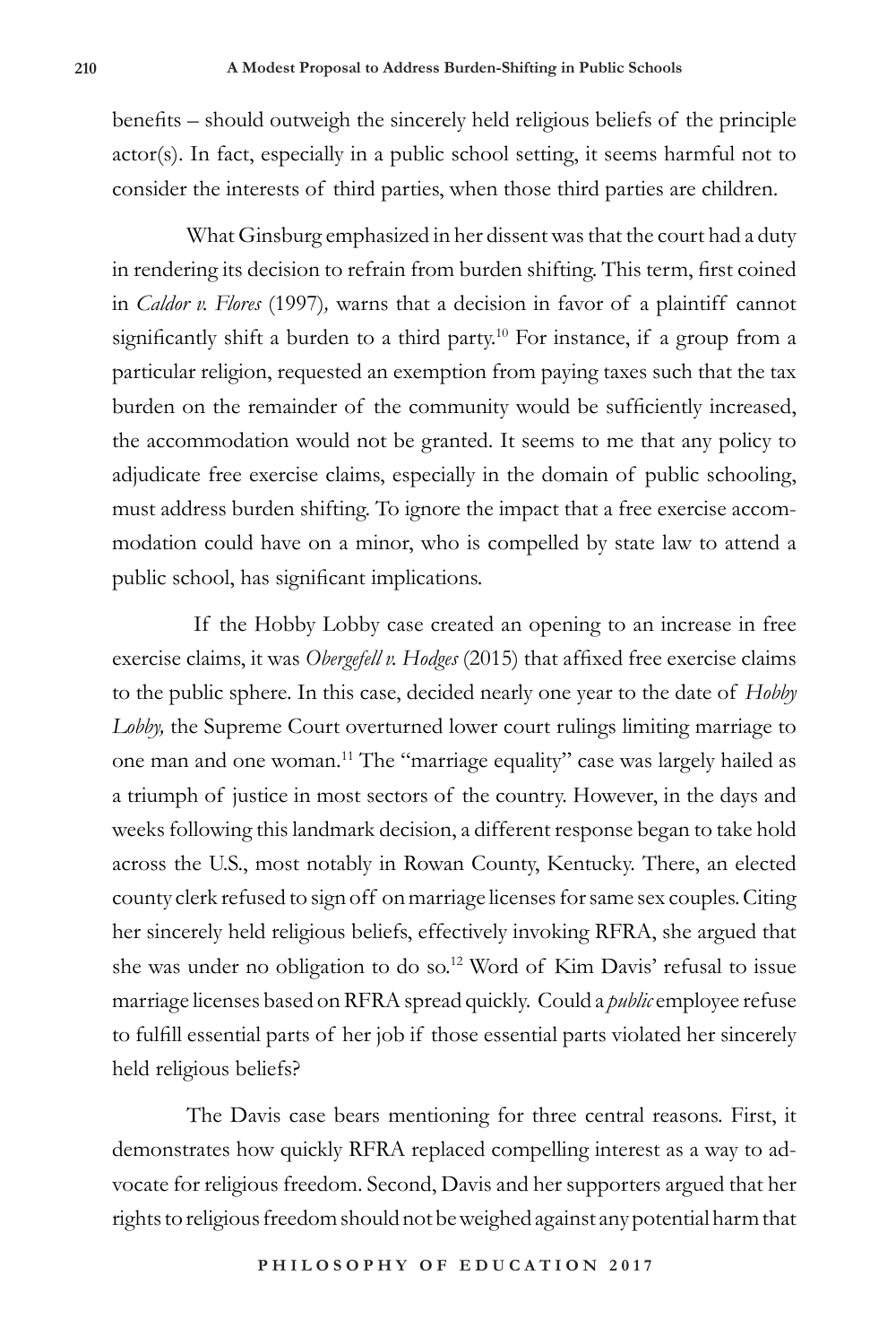could come to others. Third, this was the first instance where a public employee invoked RFRA in order to justify a refusal to fulfill central elements of a job.

If Kim Davis could opt out of fulfilling her public job responsibilities, what would stop a teacher, principal, or other public school official from doing the same? Further, if teachers, principals, or other public school officials could opt out of aspects of their jobs because of claims to a substantial burden on their religious beliefs, without considering the burden to others, what impact would that have on the students they serve and indeed on the pluralism our public schools are supposed to cultivate?

In this essay I argue that, in all respects, but especially in the case of public schools, all rights holders, not just principal rights holders, must be considered before granting a free exercise accommodation. The public school context is especially important because many of the existing rights holders are minors who are compelled by law to attend. It is also a special context because public schools in the U.S. are responsible for attending to our collective goals, broadly understood as complete non-discrimination in terms of access, and unfettered exposure to the principles of democracy: toleration and respect. Here I offer a modest proposal that attempts both to respect the sincerely held religious beliefs of public school employees and to ensure that other existing rights holders are taken into consideration.

# THE PUBLIC SCHOOL CONTEXT

Public schools in the United States are charged with ensuring that individual students are given meaningful opportunities to flourish, and that collective goals of our democracy are realized. In order for individual students to have a real opportunity to succeed, public schools must abide by the principle of complete non-discrimination.13 No student may be denied access to public school. In addition to equal access, schools must also strive to provide equal opportunity within their walls. In order to provide equal opportunity, schools must help students learn to tolerate and respect a diverse student body. Mutual respect is a central component of a thriving pluralist society. Further, schools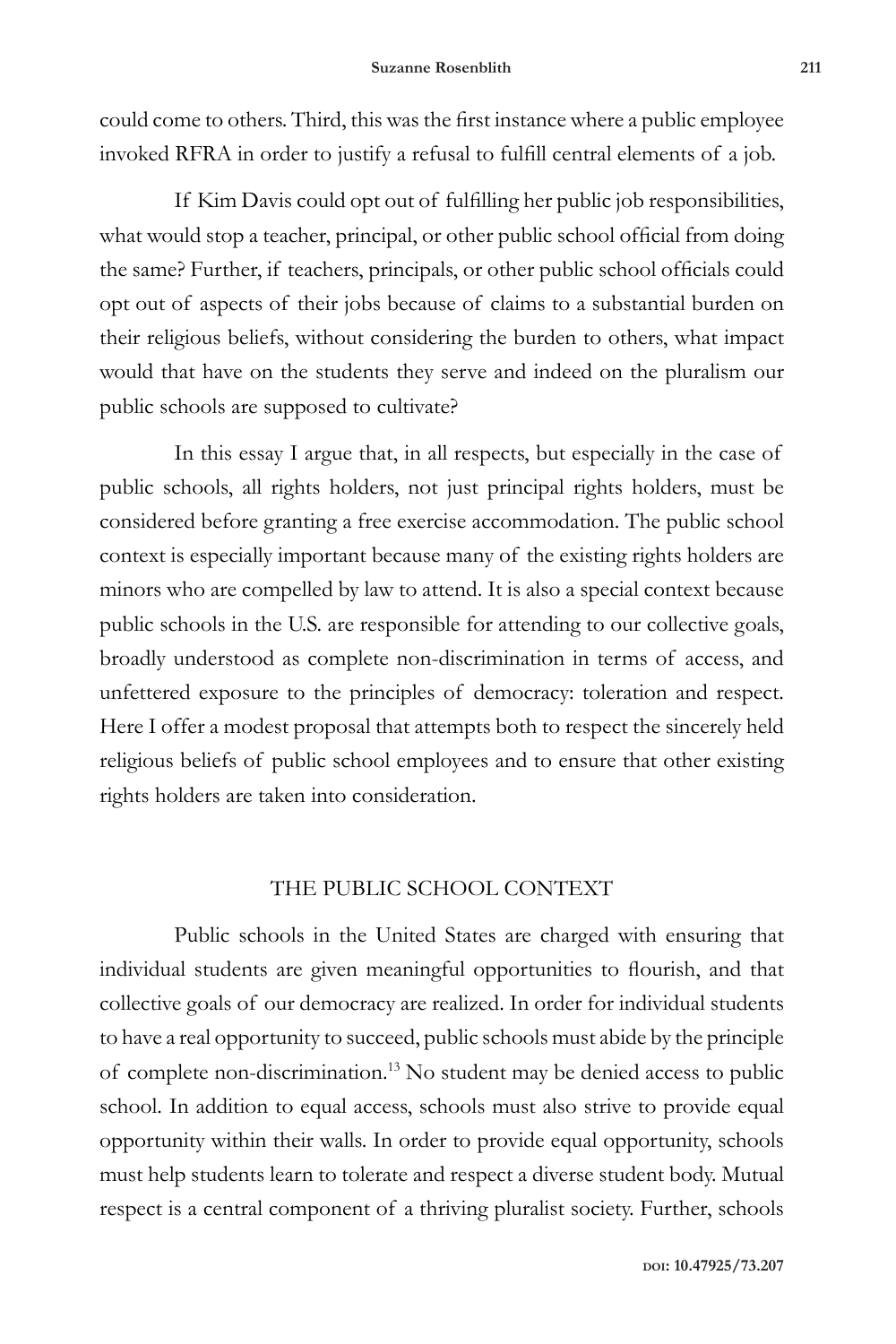must provide all students with a common core of knowledge and information and must refrain from withholding knowledge and information from some. To achieve our collective goals, schools must provide students with a basic understanding and, at least, the primary tools to practice democratic ways of thinking and acting. Mitigating factors often get in the way of public schools successfully attaining all of these goals. One historic limit on public school personnel, which has enabled a closer approximation of collective goals, has been the first amendment. Linking public school personnel to the prohibition of religious establishment has better ensured that individual teachers' and principals' religious views have not entered into classroom curricula. In fact, since the 1940s, it has been established that teachers, as agents of the state, do not have the same unfettered free exercise rights as regular citizens while in the service of their jobs. This has limited their ability, should they wish, to infuse religious doctrine, faith, epistemology, or ideology into their classrooms, and has, in turn, better secured the principle of non-repression,<sup>14</sup> thus ensuring that students have a right to rationally deliberate about competing conceptions of the good life.

The *Hobby Lobby* decision, lowering the threshold for free exercise claims, and the fallout from *Obergefell*, landing free exercise claims in the public realm, effectively compromise the long held precedent that public school personnel are limited by establishment. Now it would appear that public school personnel not only have the right to make free exercise claims, but also that they need only meet the lower threshold of RFRA to do so.

## ILLUSTRATIVE CASES

The cases outlined below imagine, through curriculum, pedagogy, and policy, how individual and/or collective goals of public schools could be compromised were public school employees permitted unfettered opportunity to invoke free exercise while in the service of their job.

*Ms. Smith is a long standing young earth Creationist, believing the earth was created in six 24 hour days. Emboldened by recent court cases and public events, she has*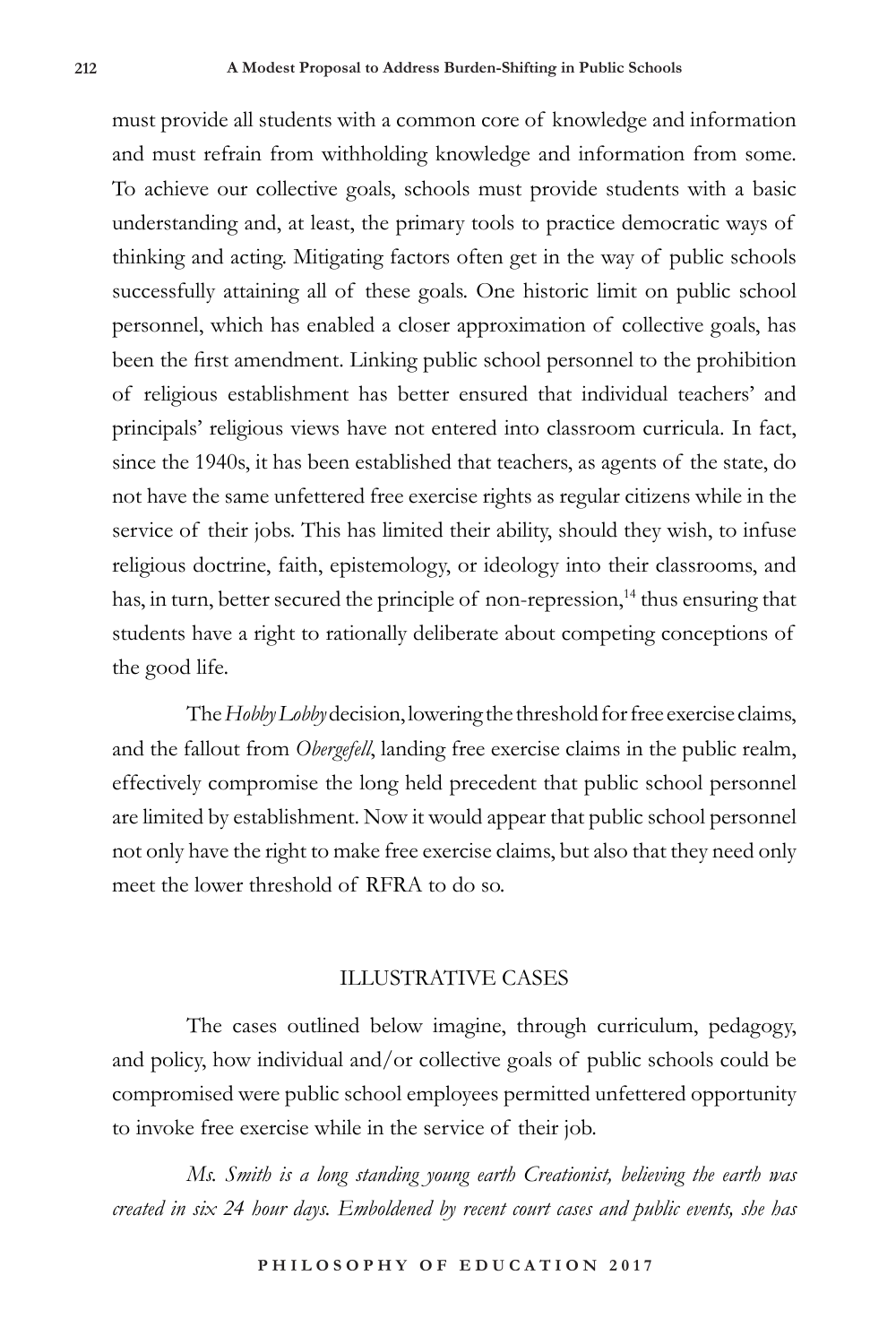*decided that teaching standards-based evolutionary theory violates her sincerely held religious*  beliefs and vows not only not to teach evolutionary theory to her  $8<sup>th</sup>$  grade biology students, but *also to replace it with a young earth creationist account of human origins. Parents complain to the School Board that their students are being denied standards-based knowledge, and demand that they take appropriate action against Ms. Smith. Ms. Smith refuses to change her position and argues that as a citizen of the United States she is guaranteed the right to free religious expression.*

*Mr. Jones teaches a high school class in contemporary controversial issues. Hearing about the recent Obergefell decision, prior to the start of class, students begin a discussion about whether or not same sex marriage should be legal. While Mr. Jones was pleased with the students' initiative to begin discussion on such a significant and topical matter, he is disturbed that no students seem to invoke a religious perspective on the merits of marriage equality. Using a version of Socratic method, Mr. Jones gets the students to see that the Bible, not the Constitution, is the authoritative law of the land and that there is no possible justification for allowing same sex couples to marry. Hearing about this discussion, parents are appalled; not only at Mr. Jones' conclusions, but also at the way in which he silenced alternative views by using his superior dialogical skills to get students to agree to the absolute authority of the Bible. They complain to the principal. When the principal speaks with Mr. Jones, he simply states that he has a right to share his sincerely held religious beliefs with his students, particularly since in a controversial issues class, multiple perspectives on an issue must be raised.*

*Ms. Davis is a fifth grade teacher in a local elementary school. She is about to begin her tenth year as a fifth grade public school teacher. A devout Christian, she is troubled when she receives her class roster and notices that one of the students in her class is Tim Stone. Tim came out as gay during the end of the fourth grade. Ms. Davis does not want Tim in her class since she believes homosexuality is sinful, and it violates her sincerely held religious beliefs. She requests that her principal move Tim to another fifth grade class in the school.*

## *Practical and Expressive Burdens*

In each of the cases described above, a public school teacher invokes his or her sincere religious beliefs as grounds to alter some typical function of their classroom. In the first instance, Ms. Smith cites her religious beliefs as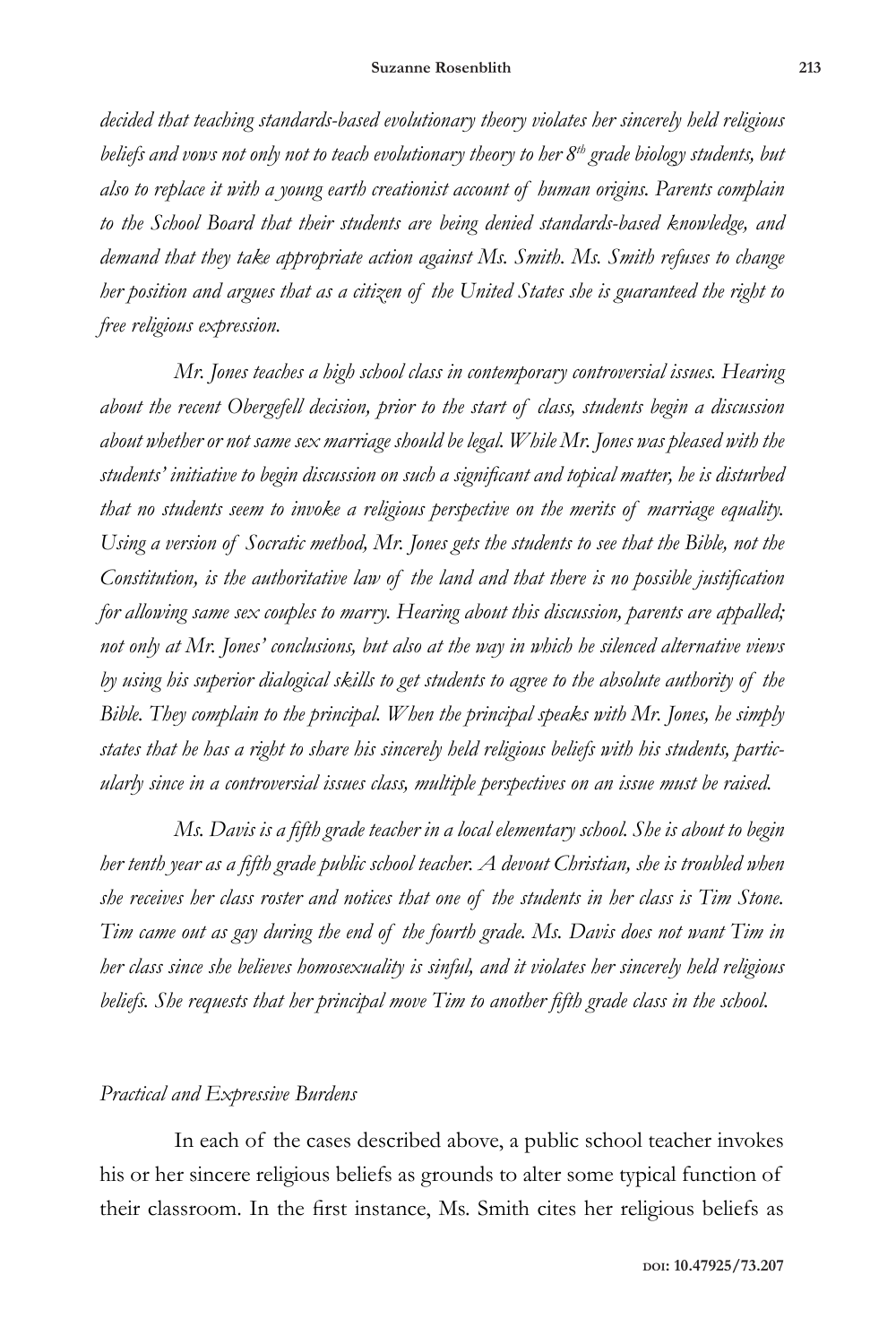grounds to withhold the standards-based science curriculum from her students and replace it with her privately held religious beliefs. In the second instance, Mr. Jones injects his religious beliefs pedagogically, so as to ensure that his students understand the compelling nature of his religious views. In the third example, because the student has publicly expressed the fact that he is gay, it compromises Ms. Davis' sincerely held religious beliefs that homosexuality is sinful.

While these cases are hypothetical, and it is not entirely clear that any teacher would actually invoke RFRA as grounds to do any of the things described above, theorizing about how to address these types of cases is important given the seeming ease with which an individual can invoke RFRA. In each instance, given current judicial thinking, the impact of whether to grant the religious accommodation or not would only be based on the merits of the teachers' beliefs. That is, to what degree is the belief sincerely held, and to what degree does not accommodating the teacher burden the religious believer? Nowhere in the thinking would the decision need to be based on the burden to the other existing rights holders.

Like Justice Ginsburg, I argue that the burden to primary *and* third party rights holders must be taken into consideration when trying to determine how much accommodation is possible. As Kara Loewentheil points out, in order to determine whether and to what degree excessive burden shifting has taken place we must examine two types of burden – practical and expressive.<sup>15</sup>

A practical burden is one in which the burden to the other existing rights holders is real and tangible. In the case of Ms. Smith, her refusal to teach a component of a standards-based curriculum poses a real, tangible – indeed practical – problem for students. High stakes state tests include questions from the state approved standards. Students in Ms. Smith's class are at a distinct disadvantage if they have not been given a meaningful opportunity to learn Darwinian evolutionary theory. A further practical problem is the degree to which evolutionary theory is foundational to more sophisticated science. If Ms. Smith has cut off meaningful opportunities for students to explore science in greater depth and in a way that could lead to a science-based career, then perhaps we would conclude that the burden to students is too great for them to bear. But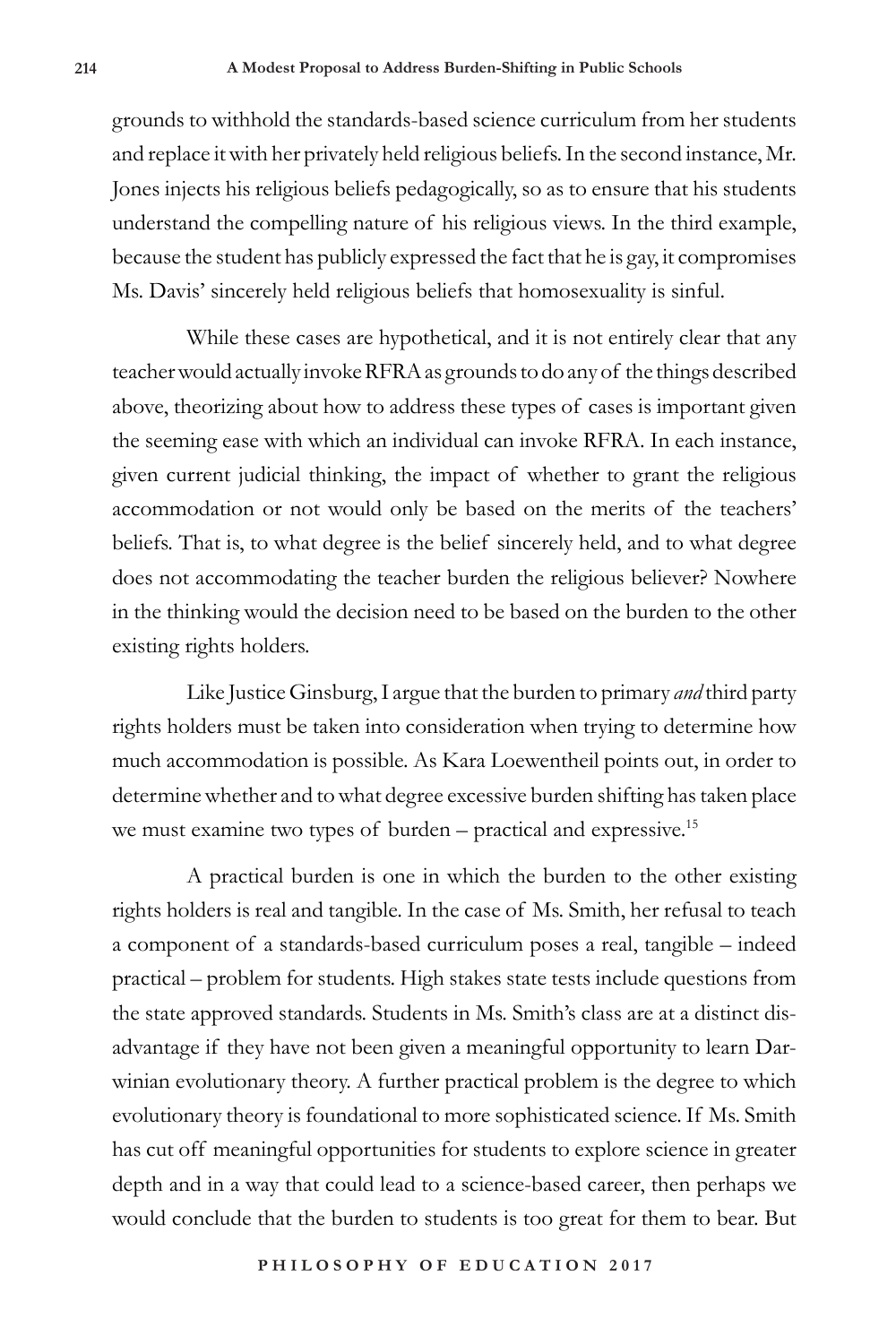can the same be said of Mr. Jones?

Mr. Jones injects his views not only because he believes them, but also because he feels a particular perspective was missing from class discussions. Presumably, part of the goal of a controversial issues class is to examine a range of views. Does Mr. Jones pose a potential practical harm to his students by providing his religiously based view on marriage equality? Perhaps it is not what Mr. Jones says, but the way in which he said it? Using his superior dialogical skills, he was able to employ the Socratic method in such a way that, effectively, his position won. Simply invoking a religious perspective may not cause students harm, but the way in which he went about it, dogmatically, could be said to be overly determinant in terms of providing students with competing visions of the good life. For this reason, it could be considered, practically speaking, harmful.

The third example is perhaps the toughest of all, Ms. Davis appears to use her religious ideology to justify her homophobia. However, no matter how despicable her request appears, it does not seem that it would be harmful from a practical perspective to accommodate Ms. Davis. If the other fifth grade teachers are credentialed, then it does not seem that moving the student from one class to another would cause any practical harm. In fact, we might argue that it will cause less harm if the teacher of the class to which the student is moved is more tolerant.

Yet, the idea that that a teacher in a public school in our pluralist democracy could request that a student be moved because of a teacher's narrow-minded beliefs seems troubling, to say the least. Here is where Loewentheil's notion of expressive burdens proves especially useful. An expressive burden is a symbolic problem. In contrast to a practical problem, where tangible costs can be demonstrated, an expressive problem is one in which the very idea of granting or not granting an accommodation has a symbolic cost. What then are the symbolic costs to granting Ms. Davis' request that the student be moved to another classroom because the teacher refuses to teach a gay student? Referencing Ira Lupu, Lowentheil argues: "Discrimination is about insult and psychic injury as well as access to goods, and the state's interest in avoiding those harms may be very strong indeed."<sup>16</sup> As Cass Sunstein suggests, an anti-discrimination law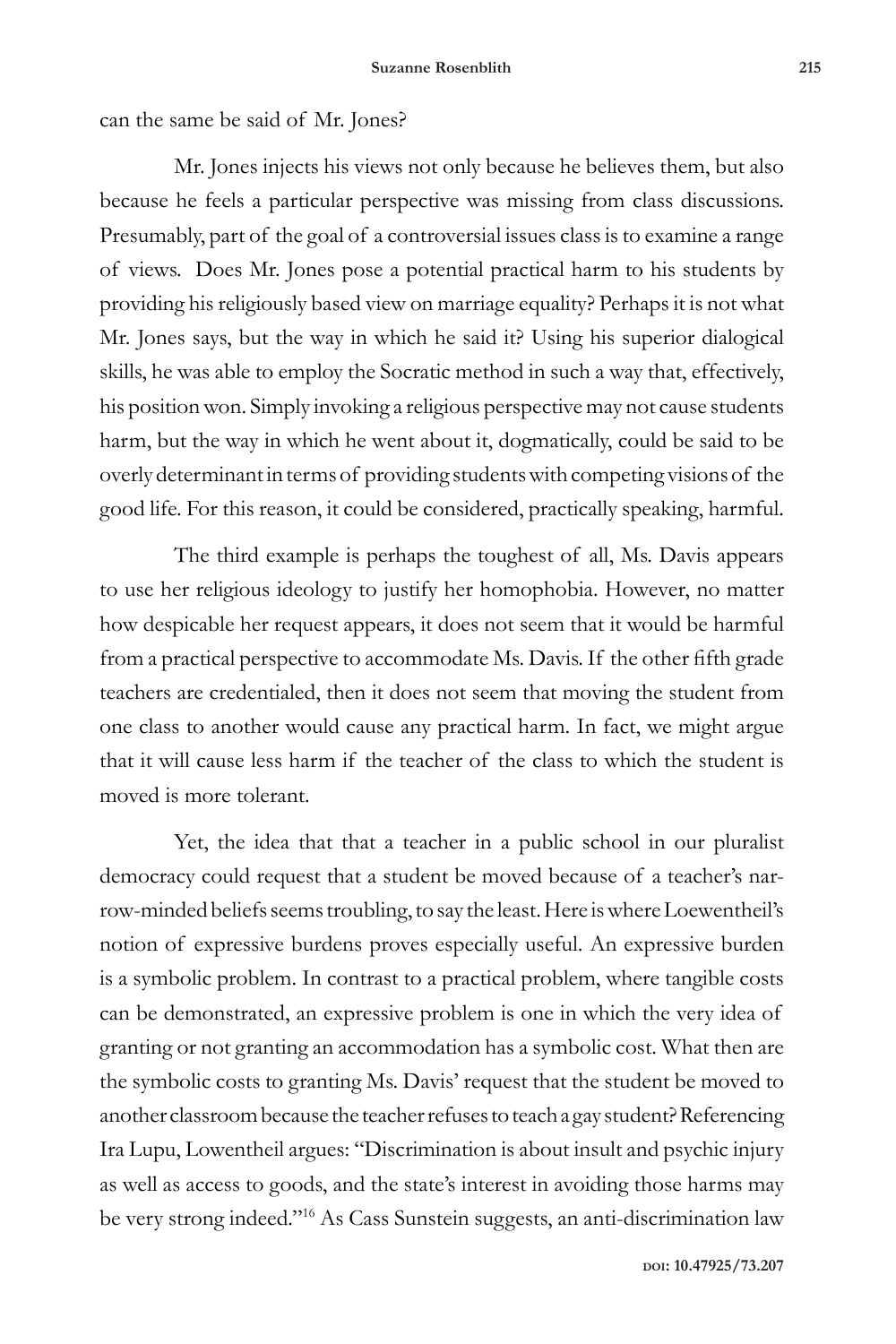may prove to have practical benefits, but the very fact that a government will enact an anti-discrimination law has a symbolic effect as well – it announces to the world that discrimination is widely recognized as a harm and expresses the idea that the state supports equality.<sup>17</sup> In the case of Ms. Davis, while there is no practical harm to moving the student, accommodating Ms. Davis' religious beliefs would effectively send a symbolic message of hate and intolerance, which could cause lasting harm to the student.<sup>18</sup>

## *A Modest Proposal*

RFRA has created an environment where we can no longer invoke establishment clause as grounds to insist that public school personnel refrain from invoking religious beliefs while on the job. A policy is needed that takes account not only of the sincerely held religious beliefs of school personnel but also of the burden of those beliefs on students. Contrary to the manner in which the Court arrived at its decision in *Burwell v. Hobby Lobby*, the burden to other existing rights holders, in this case students, is essential in determining whether to grant an accommodation to public school personnel. Three main reasons drive this position. First, the students are minors. As such they are in the process of developing their identities and understandings and can be easily influenced by their teachers. Second, they are compelled by law to attend school and, in most states, they are compelled by law to attend specific schools. Therefore, unlike in the case of Kim Davis, where a same-sex couple *could* go to another county to receive their marriage license, students do not have the choice of where they attend school or their classroom placement. Third, schools are responsible not only for helping individuals gain knowledge and information, but they are also charged with infusing democratic values and tools, which include mutual respect. Any assessment of whether to grant an accommodation to public school personnel must therefore take into account the burden such an accommodation will have on students.

Borrowing again from Loewentheil, I suggest that in the case of public schools, whenever an accommodation would cause an expressive burden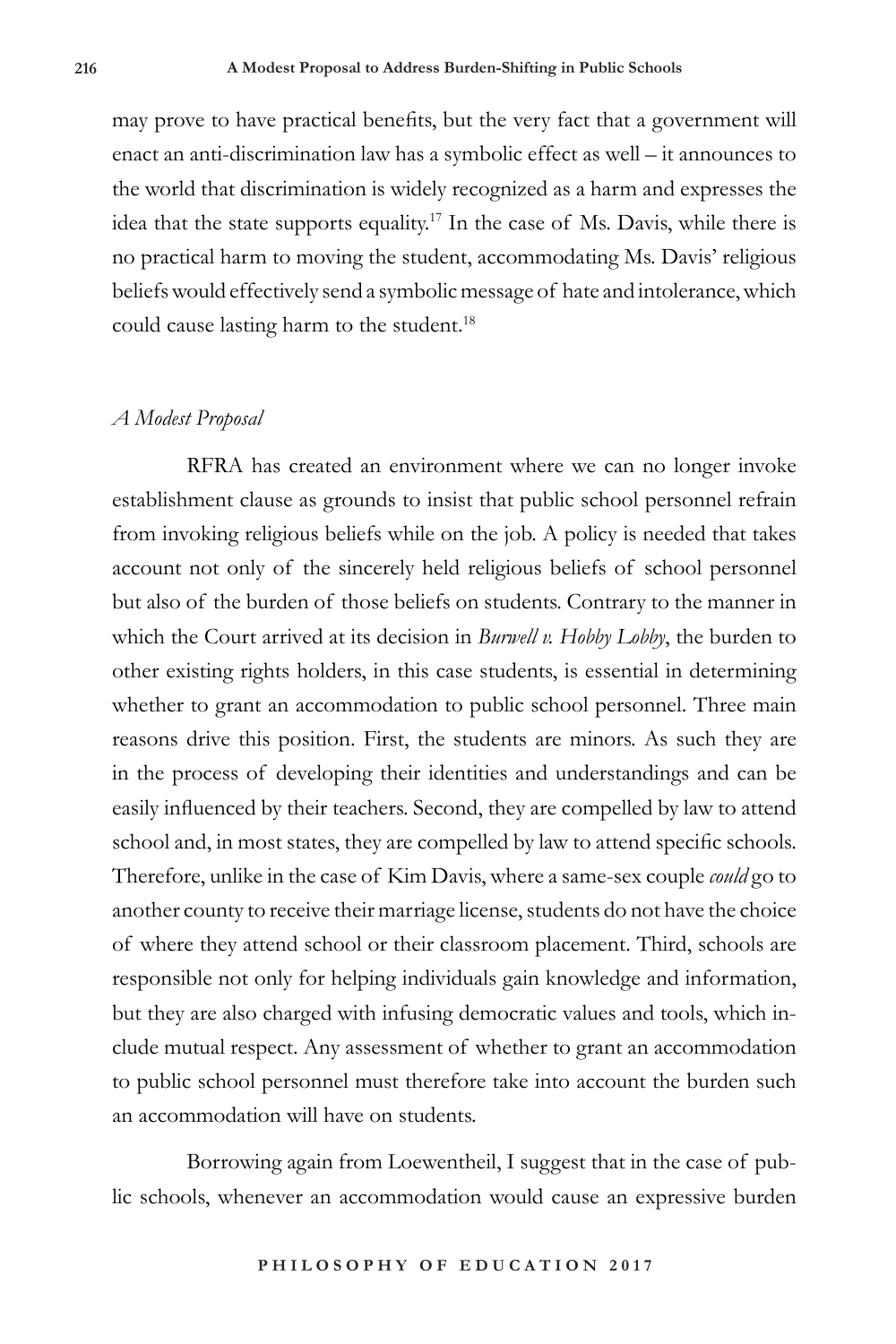to students, the accommodation should never be granted. A chief function of the state is to ensure the inherent dignity and equality of all. Granting an accommodation that may not deliver practical goods or harms, but would send a message of intolerance, is socially destructive and diminishes the collective goals of public schools to foster mutual respect. The fact that in the schooling context the other existing rights holders are children makes this argument that much more compelling.

In cases where the practical burden is non-existent or minimal, however, the accommodation may be granted. In the cases described above, *if* Ms. Smith can show that sharing her religious point of view is part of her sincerely held religious belief but she also agrees to teach evolutionary theory robustly and in accord with the standards, then it does not seem that students would be practically harmed. It is her refusal to teach evolutionary theory at all that makes it impossible to accommodate the request. As much as one might disagree with the relevancy of creationism to science class, the practical harm to students does not come from exposing them to the view but only when she withholds central scientific theories from her formal class instruction.

In the case of Mr. Jones, if he can offer his religious perspective in a less authoritarian manner, as one of a range of competing ideas, I do not think it would cause any practical burden to the students. In fact, one might argue it would be an example of truly non-repressive pedagogy, as a chief purpose of the class is for students to wrestle with competing visions and perspectives on a range of ideas.

In the third case, even if the student was never made aware of the fact that he was moved to a different class because of his teacher's intolerance towards LGBTQ people, the fact that such an accommodation would be granted carries profound symbolic meaning. Sunstein is correct. Public policy has two purposes: one is to ensure, from a practical perspective, that people are not harmed; the second is to express the values of our society. Nowhere is this more crucial than in our public schools. Denying the accommodation carries significant expressive importance, it conveys the belief that our public schools value all students.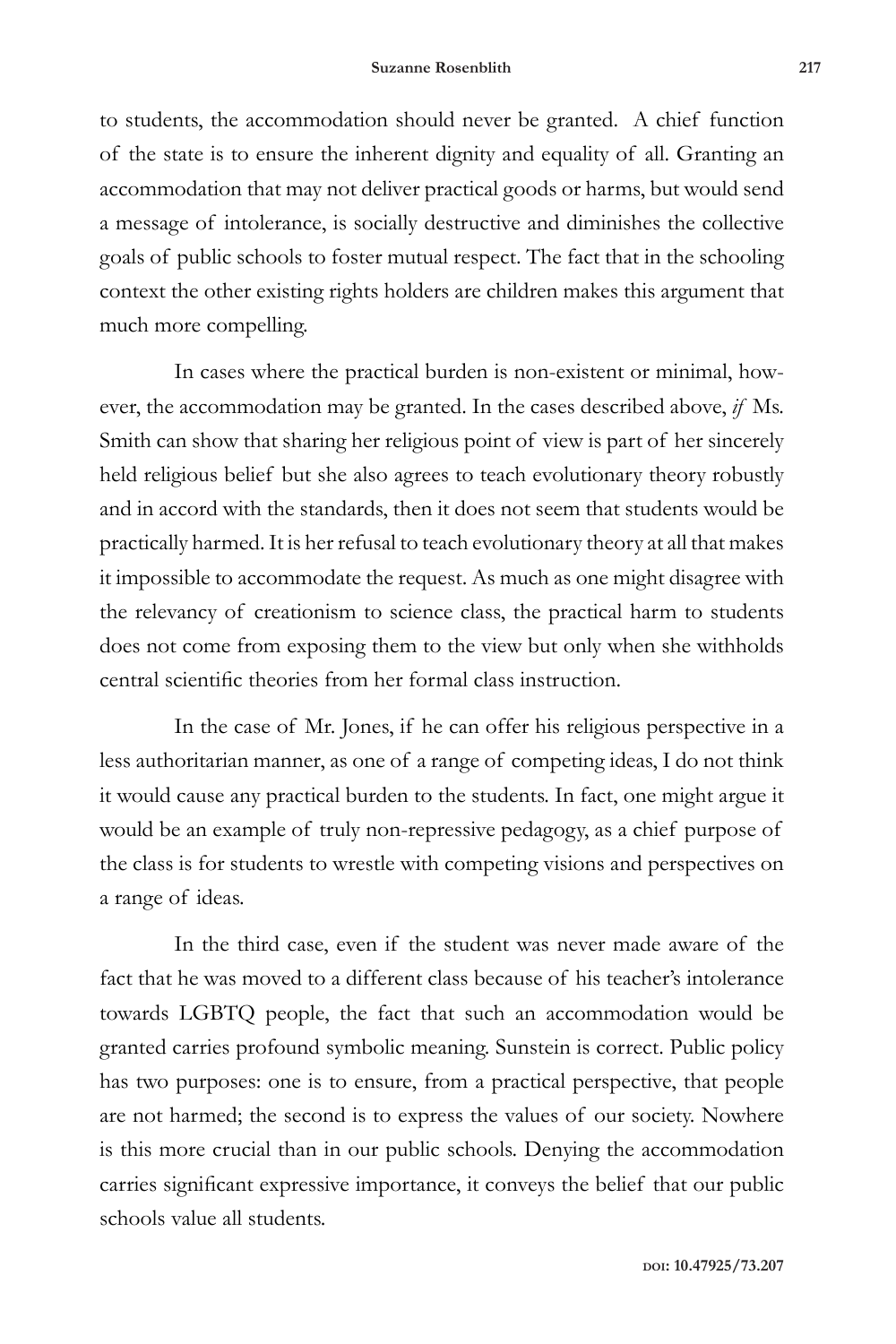## CONCLUSION

Recent developments in first amendment free exercise law have drawn attention to issues of religious accommodation by public employees. This under-theorized area has the potential to cause harm to individual public school students as well as to undermine central foundations of the pluralist public school. If, as a society, we are going to be more accommodating of public school personnel in terms of their sincerely held religious beliefs, then we must develop a mechanism by which to adjudicate their requests for accommodations. In contrast to the manner in which the Supreme Court has handled recent cases, the policy I advocate places the burdens of other rights holders – in this case, students – in a privileged position. While a religiously tolerant society must cut both ways and allow truly sincere beliefs of public school personnel not to be compromised, those beliefs must be weighed against the practical and expressive burdens that could fall to students. In cases where the burdens are too big – practically or symbolically – the public school personnel's beliefs must give way. Ultimately, public schooling is about the benefits to students and to society at large, not to its employees.

- 1 Burwell v. Hobby Lobby, 573 U.S.\_\_ (2014).
- 2 Sherbert v. Verner, 374 U.S. 398 (1963).
- 3 Wisconsin v. Yoder, 406 U.S. 205 (1972).
- 4 Employment Division v. Smith, 494 U.S. 872 (1990).
- 5 Religious Freedom Restoration Act, 42 U.S.C. §2000bb (1993).
- 6 Employment Division v. Smith, 494 U.S. 872, 900-918 (1990).

7 Burwell v. Hobby Lobby, 573 U.S.\_\_ (2014).

9 Burwell v. Hobby Lobby, 573 U.S.\_\_, 92-93 (2014).

<sup>8</sup> National Council of State Legislators, "State Religious Freedom Restoration Act." Retrieved from http://www.ncsl.org/research/civil-and-criminal-justice/state-rfra-statutes.aspx. (2015).